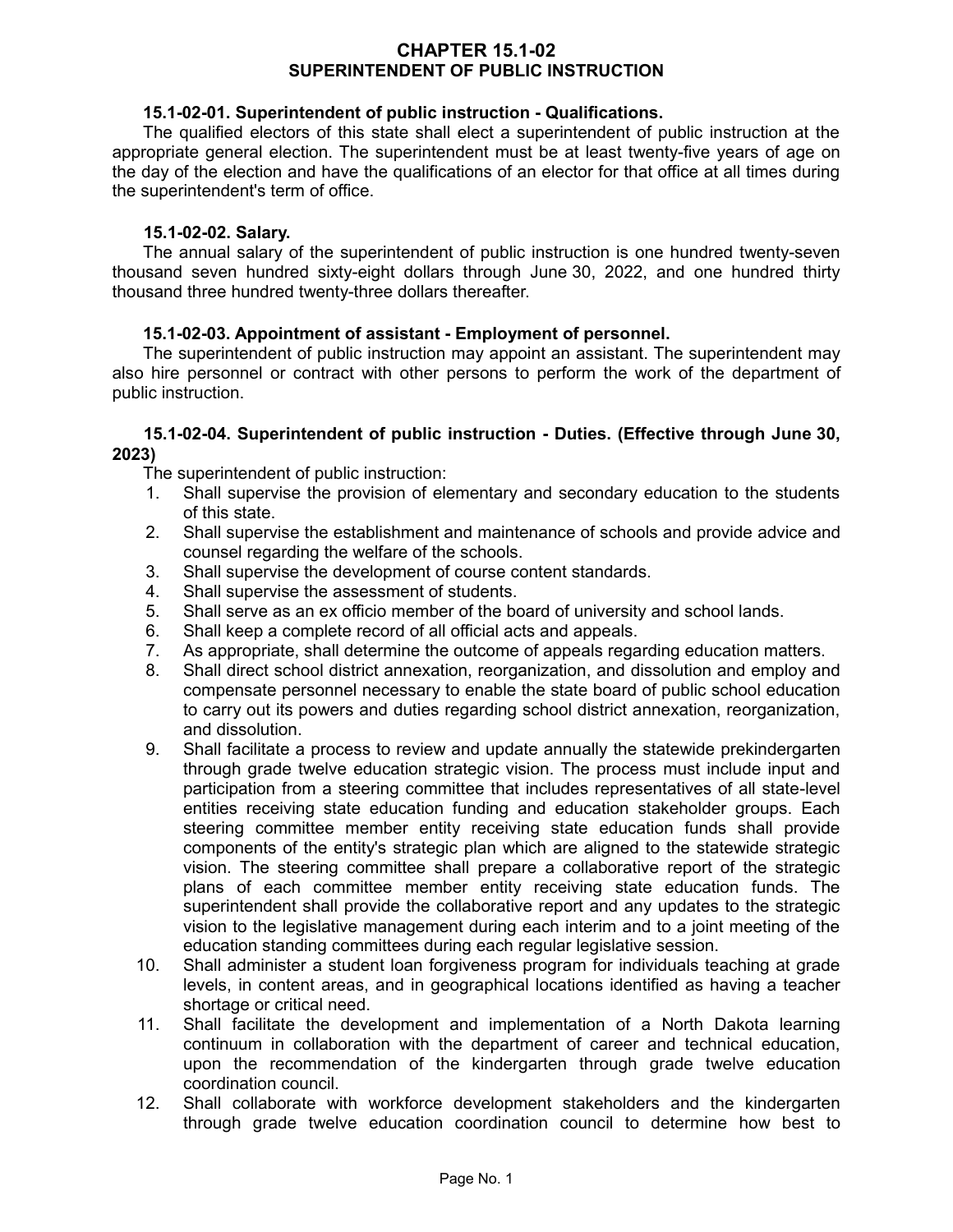integrate computer science and cybersecurity into elementary, middle, and high school curriculum under sections 15.1-21-01 and 15.1-21-02. Before September 1, 2022, the superintendent shall provide a report to the legislative management regarding the outcome of this collaboration.

# **Superintendent of public instruction - Duties. (Effective after June 30, 2023)**

The superintendent of public instruction:

- 1. Shall supervise the provision of elementary and secondary education to the students of this state.
- 2. Shall supervise the establishment and maintenance of schools and provide advice and counsel regarding the welfare of the schools.
- 3. Shall supervise the development of course content standards.
- 4. Shall supervise the assessment of students.
- 5. Shall serve as an ex officio member of the board of university and school lands.
- 6. Shall keep a complete record of all official acts and appeals.
- 7. As appropriate, shall determine the outcome of appeals regarding education matters.
- 8. Shall direct school district annexation, reorganization, and dissolution and employ and compensate personnel necessary to enable the state board of public school education to carry out its powers and duties regarding school district annexation, reorganization, and dissolution.
- 9. Shall facilitate a process to review and update annually the statewide prekindergarten through grade twelve education strategic vision. The process must include input and participation from a steering committee that includes representatives of all state-level entities receiving state education funding and education stakeholder groups. Each steering committee member entity receiving state education funds shall provide components of the entity's strategic plan which are aligned to the statewide strategic vision. The steering committee shall prepare a collaborative report of the strategic plans of each committee member entity receiving state education funds. The superintendent shall provide the collaborative report and any updates to the strategic vision to the legislative management during each interim and to a joint meeting of the education standing committees during each regular legislative session.
- 10. Shall facilitate the development and implementation of a North Dakota learning continuum in collaboration with the department of career and technical education, upon the recommendation of the kindergarten through grade twelve education coordination council.

# **15.1-02-05. Federal government - Contracts.**

The superintendent of public instruction may contract with an agency of the federal government:

- 1. For and on behalf of the department of public instruction.
- 2. For and on behalf of a school district with the consent of the school district board.

#### **15.1-02-06. Preservation of property.**

The superintendent of public instruction shall provide for the preservation of all property that the superintendent acquires in an official capacity and which has educational interest and value or which records official acts by the superintendent. At the conclusion of the superintendent's term of office, the superintendent shall deliver the property to the superintendent's successor.

#### **15.1-02-07. Superintendent of public instruction - Lease of unused real property.**

- 1. The superintendent of public instruction may lease surplus portions of real property, including buildings and improvements, owned by the state and administered by the superintendent of public instruction at North Dakota vision services - school for the blind and the school for the deaf.
- 2. The superintendent may lease the unused portion of a building only after consultation with and adherence to conditions set by the administrator of the state fire and tornado fund.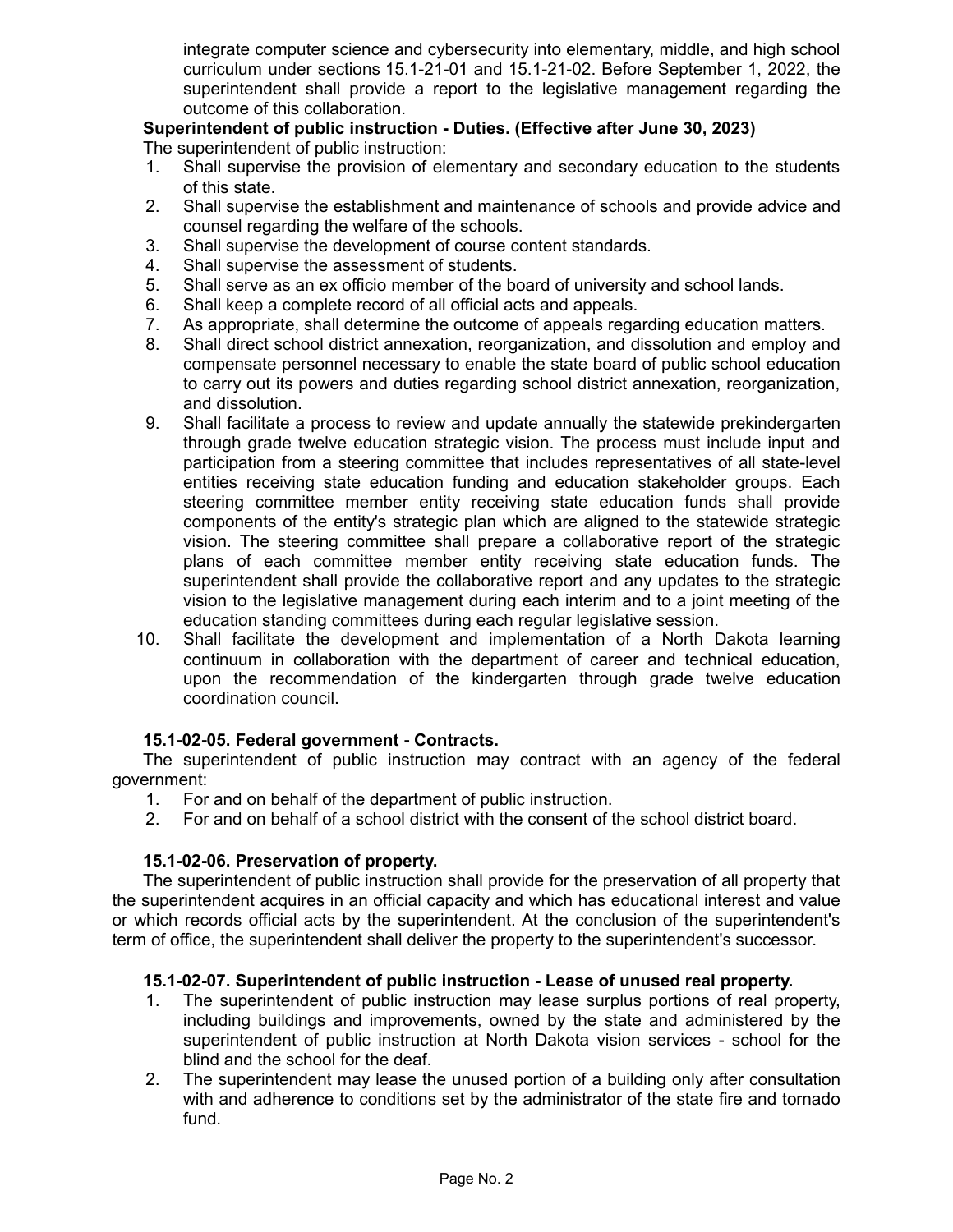- 3. A lease agreement under this section may not exceed five years.
- 4. A lease agreement under this section must provide that:
	- a. It is cancelable by the state without liability at the end of any state fiscal biennium; or
	- b. It is renewable at the sole discretion of the superintendent of public instruction at the beginning of each fiscal biennium.
- 5. The superintendent may set additional terms and conditions for leases under this section.
- 6. The attorney general shall review any lease under this section and approve its legal adequacy before its execution.
- 7. The superintendent may expend revenues from leases under this section only with legislative approval.

# **15.1-02-08. Accounting and reporting system - Uniformity.**

The superintendent of public instruction shall implement a uniform system for the accounting, budgeting, and reporting of data for all school districts in the state and for all regional education associations governed by chapter 15.1-09.1. The superintendent of public instruction shall designate the software standards to be used by the school districts and by the regional education associations in their accounting, budgeting, and reporting functions.

# **15.1-02-09. School district finance facts report - Contents.**

The superintendent of public instruction shall submit an annual report on the financial condition of school districts to the governor, legislative council, and the secretary of state by the end of February. The secretary of state shall transmit the report to the state archivist for official and public use. The report must include:

- 1. The number of school districts in the state.
- 2. The financial condition of each school district, including its receipts and expenditures.
- 3. The value of all property owned or controlled by each school district.
- 4. The cost of education in each school district.
- 5. The number of teachers employed by each school district and their salaries.
- 6. The number of students in average daily membership, in weighted average daily membership, and in average daily attendance, in each school district, the grades in which the students are enrolled, and, when applicable, the courses in which the students are enrolled.
- 7. Information regarding the state's approved nonpublic schools.
- 8. Other statistical data on public education in the state.

# **15.1-02-10. School district finance facts report - Distribution.**

The superintendent of public instruction shall make the annual school district finance facts report available to each member of the legislative assembly upon request. The superintendent shall provide eight copies of the report to the state library. The superintendent shall make the report available to the public on the superintendent of public instruction's website.

# **15.1-02-11. Superintendent of public instruction - Accreditation of schools - Rules.**

The superintendent of public instruction may adopt rules governing the accreditation of public and nonpublic schools. Any rule adopted under this section must incorporate measures of student achievement and bear a direct relationship to improving student achievement.

# **15.1-02-12. Expiration of existing rules.**

Any rule adopted by the superintendent of public instruction in a manner other than that set forth in chapter 28-32 is ineffective after October 31, 1999. For purposes of this section, "rule" includes any regulation, standard, guideline, statement, or policy that has the effect of law or which has either direct or indirect financial consequences for noncompliance.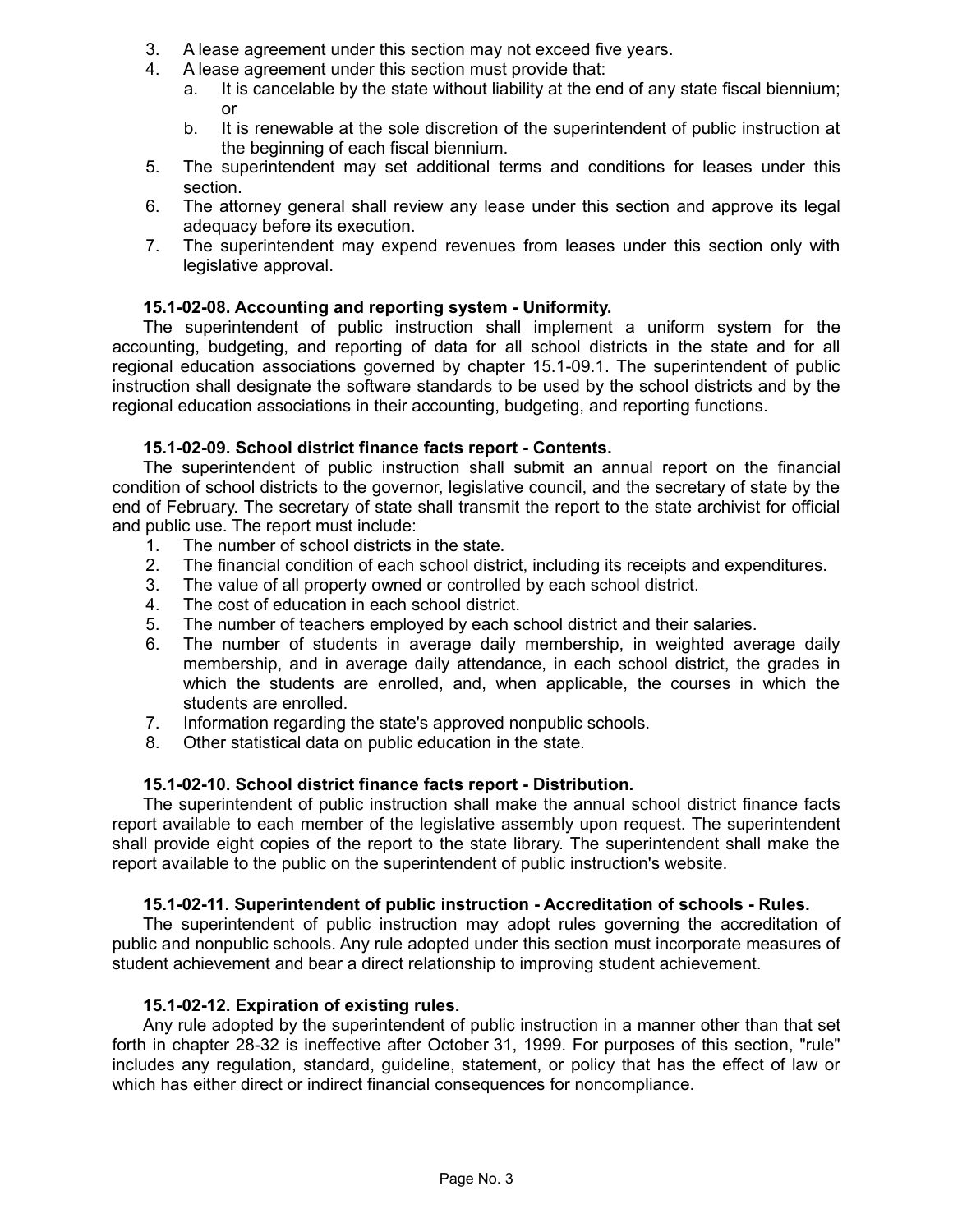# **15.1-02-13. School district employee compensation report.**

- 1. Before September eleventh of each year, each school district shall report the following information to the superintendent of public instruction, with respect to each teacher and class of teachers and with respect to each administrator and class of administrators:
	- a. The number of days each was employed during the preceding school year.
	- b. The base salaries.
	- c. The amount of compensation provided for extended contracts.
	- d. The amount of compensation provided for cocurricular activities.
	- e. The amount expended for contract buyouts.
	- f. The amount of compensation provided in lieu of salaries.
	- g. The amount paid for signing bonuses.
	- h. The amount of compensation provided for substitute teaching and workload adjustment.
	- i. The amount of compensation provided for any other purposes.
	- j. The amount expended for health insurance benefits.
	- k. The amount expended for dental, vision, and cancer insurance benefits.
	- l. The amount expended for life and long-term disability insurance benefits.
	- m. The amount of retirement contributions and assessments, including individual shares if paid by the district.
	- n. The district's share of Federal Insurance Contributions Act taxes.
	- o. The amount of dues or membership fees paid by the district.
	- p. Any other benefits provided by the district.
- 2. In addition to the requirements of subsection 1, each school district shall also indicate:
	- a. Whether each teacher and administrator is employed on a full-time or a part-time basis.
	- b. The number of days used to determine the base salary of each teacher and administrator.
- 3. The superintendent of public instruction shall:
	- a. Compile the information required by this section in a manner that allows for accurate comparisons; and
	- b. Forward a copy of the compiled information to the governor and the legislative council.
- 4. The superintendent of public instruction may not expand the reporting requirements of this section.
- 5. If any school district fails without good cause to provide the information required by this section on or before September tenth and in the manner directed by the superintendent of public instruction, the superintendent shall withhold all state aid until the information is received.
- 6. For purposes of this section:
	- a. "Administrator" includes an individual who is employed by a school district in an administrative position and who is classified by the superintendent of public instruction as:
		- (1) A class 67 school district superintendent;
		- (2) A class 66 assistant or associate superintendent;
		- (3) A class 53 principal;
		- (4) A class 05 assistant principal;
		- (5) A class 29 director, including a special education director and a career and technical education director;
		- (6) A class 04 assistant director; and
		- (7) Any other individual whose position requires an administrator's credential.
	- b. "Teacher" means an individual, other than an administrator, who is licensed to teach by the education standards and practices board or approved to teach by the education standards and practices board and who is employed by the board of a school district in a position classified by the superintendent of public instruction as: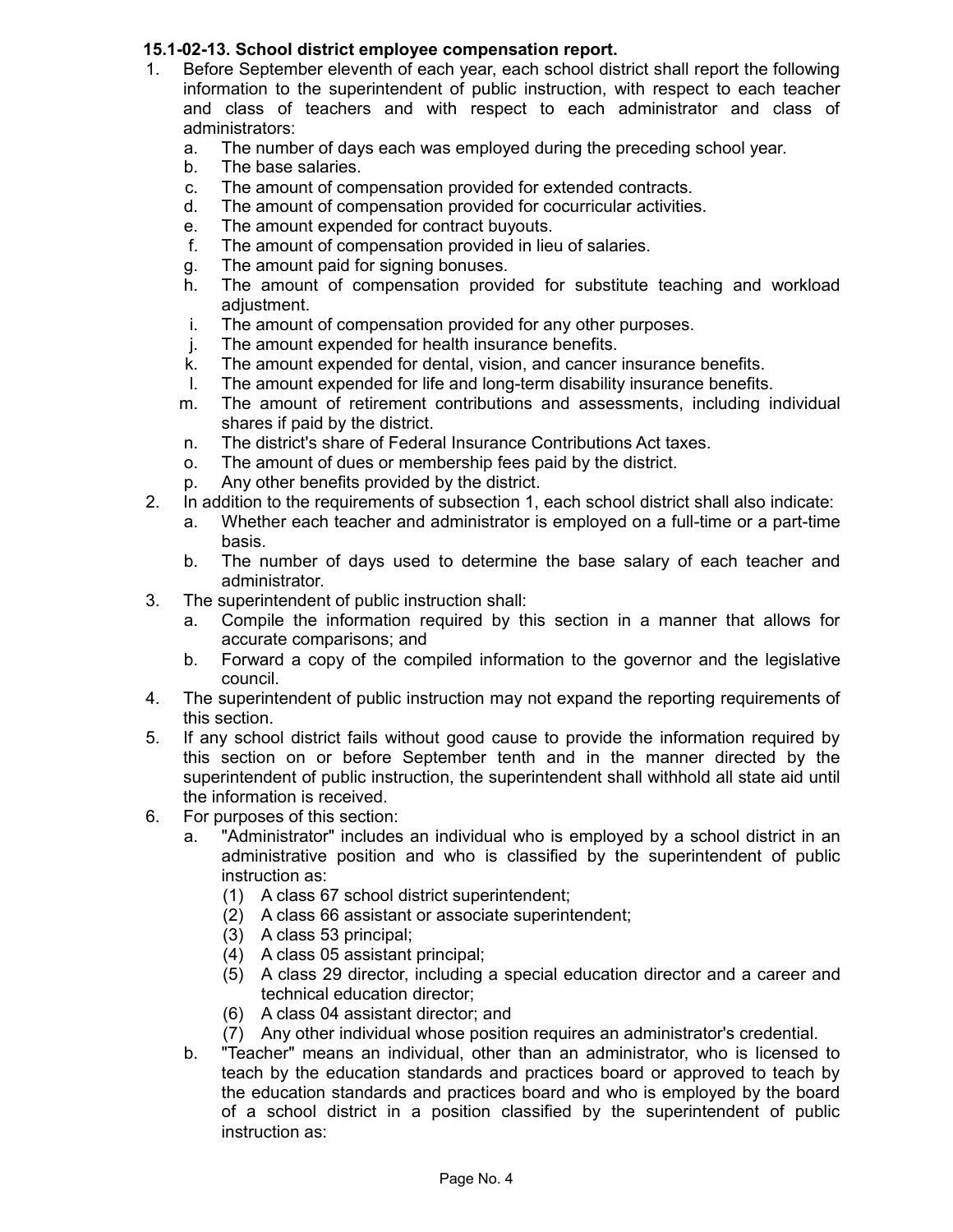- (1) A class 22 coordinator;
- (2) A class 37 guidance counselor or school counselor;
- (3) A class 38 guidance counselor designate;
- (4) A class 40 instructional programmer;
- (5) A class 41 library media specialist;
- (6) A class 56 pupil personnel service provider;
- (7) A class 59 school psychologist;
- (8) A class 62 speech-language pathologist;
- (9) A class 68 supervisor;
- (10) A class 70 teacher or special education teacher; or
- (11) A class 72 tutor in training.

### **15.1-02-14. Duplicative payments - Transfer - Distribution.**

If the superintendent of public instruction receives any federal or other moneys to pay programmatic administrative expenses for which the superintendent received a state general fund appropriation, the superintendent shall transfer the moneys to the state tuition fund. This section does not apply if the superintendent is required by federal law or by the terms of a grant to employ additional personnel.

### **15.1-02-15. Every Student Succeeds Act - Information required.**

Whenever the superintendent of public instruction determines any bill or amendment under consideration by an interim committee of the legislative management or by a standing committee or a conference committee of the legislative assembly contains a provision required by the Every Student Succeeds Act of 2015 [Pub. L. 114-95; 114 Stat. 1177; 20 U.S.C. 28 et seq.] or by federal regulations promulgated to implement that Act, the superintendent shall provide the members of the appropriate committee with the specific language of the Every Student Succeeds Act which sets forth the requirement, together with the statutory citation for that language, or the specific language of the federal regulations which sets forth the requirement, together with the citation for the regulations.

#### **15.1-02-16. Superintendent of public instruction - Issuance of credentials to teachers and administrators.**

The superintendent of public instruction may adopt rules governing the issuance of:

- 1. Credentials for teachers of driver's education;
- 2. Credentials for teachers of early childhood special education;
- 3. Credentials for elementary school principals;
- 4. Credentials for teachers of students who are emotionally disturbed;
- 5. Credentials for teachers of students who are gifted and talented;
- 6. Credentials for secondary school principals;
- 7. Credentials for library media;
- 8. Credentials for teachers of title I;
- 9. Credentials for teachers of students who have intellectual disabilities;
- 10. Credentials for teachers of students who are physically disabled;
- 11. Credentials for coordinators of programs for students with limited English proficiency;
- 12. Credentials for school counselors;
- 13. Credentials for special education directors;
- 14. Credentials for special education strategists;
- 15. Credentials for teachers of students who have specific learning disabilities;
- 16. Credentials for superintendents;
- 17. Credentials for teachers of students who have vision impairments;
- 18. Credentials for teachers of students who are deaf or hard of hearing;
- 19. Credentials for specialists trained in dyslexia;
- 20. Credentials for teachers of computer and cyber science;
- 21. Certificates of completion for special education technicians;
- 22. Certificates of completion for paraprofessionals; and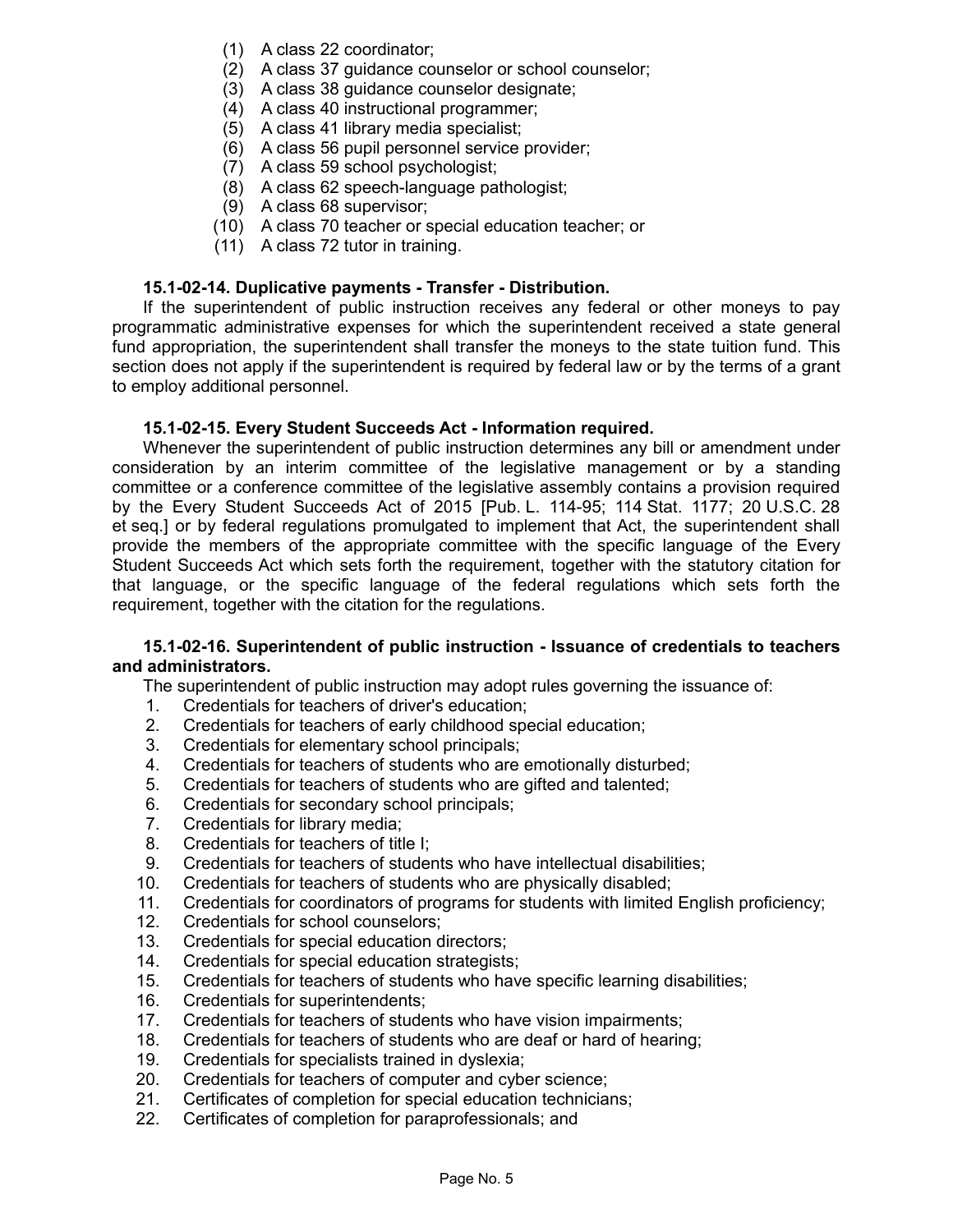23. Certificates of completion for school health technicians.

#### **15.1-02-16.1. Teacher qualifications - Accreditation rules - Directives.**

For purposes of accreditation, the superintendent of public instruction may not establish teacher qualification requirements that exceed those established by the education standards and practices board.

#### **15.1-02-16.2. Credentials for teachers and coordinators of title I.**

The superintendent of public instruction shall create a process to reinstate and recertify title I credentials for individuals in the state who held a valid certification, issued by the department of public instruction, as of July 1, 2018, and continue the process in perpetuity. A school district may advertise employment for a title I certified teacher each year until the position is filled. The board of a school district may authorize the hiring of a teacher who is not certified as a title I teacher for the school year if the school district fails to receive applications from qualified applicants to fill the advertised position by July 1.

#### **15.1-02-17. State accountability plan - Legislative review.**

Before the superintendent of public instruction may submit to the United States secretary of education any proposed changes in the state accountability plan required under the Every Student Succeeds Act of 2015 [Pub. L. 114-95; 114 Stat. 1177; 20 U.S.C. 28 et seq.], the superintendent shall present the proposed changes to an interim committee designated by the legislative management. The committee shall review the proposed changes; accept testimony and documentary evidence regarding the impact of the proposed changes on the students, schools, school districts, and taxpayers of this state; and provide advice and recommendations regarding the proposed changes to the superintendent.

### **15.1-02-18. Statewide longitudinal data system committee - Membership - Powers and duties - Report to interim committee - Continuing appropriation.**

Repealed by S.L. 2015, ch. 141, § 9.

**15.1-02-18.1. Statewide longitudinal data system - Information technology department - Powers and duties.**

Repealed by S.L. 2015, ch. 141, § 9.

**15.1-02-18.2. State agencies - Mandatory provision of information - Confidentiality.** Repealed by S.L. 2015, ch. 141, § 9.

#### **15.1-02-19. Health insurance programs - Joint enrollment program. (Effective through August 31, 2022)**

The superintendent of public instruction and the department of human services jointly shall develop a system under which families of children enrolling in the public school system are provided with information regarding state and federally funded health insurance programs and encouraged to apply for such coverage if determined to be eligible.

### **Health insurance programs - Joint enrollment program. (Effective after August 31, 2022)**

The superintendent of public instruction and the department of health and human services jointly shall develop a system under which families of children enrolling in the public school system are provided with information regarding state and federally funded health insurance programs and encouraged to apply for such coverage if determined to be eligible.

### **15.1-02-20. Education stabilization fund dollars - Notification of nonreplacement - Publication of notice.**

Repealed by S.L. 2021, ch. 139, § 1.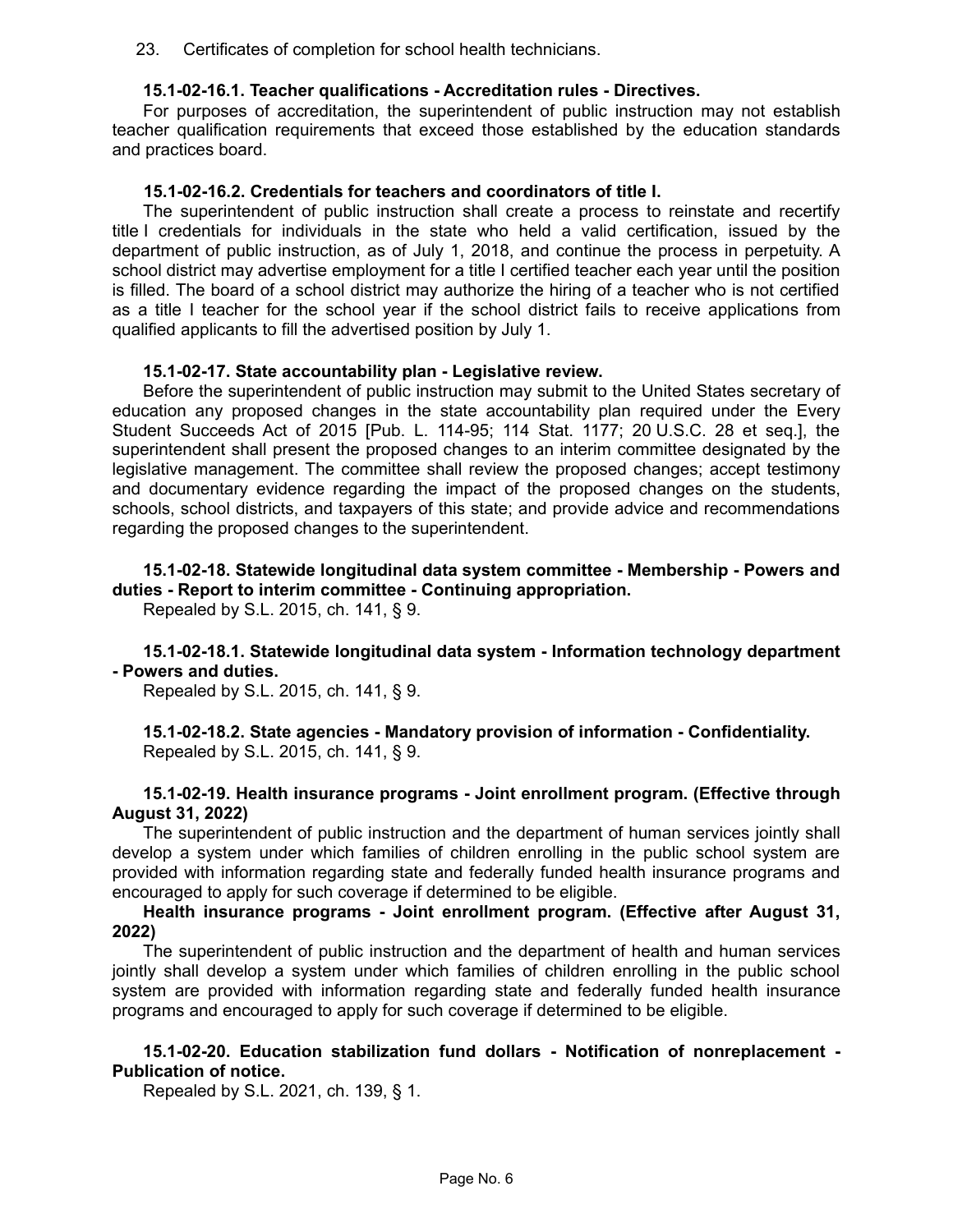# **15.1-02-21. North Dakota teacher of the year award - Selection - Announcement.**

- 1. Annually, the superintendent of public instruction shall accept nominations for the North Dakota teacher of the year award.
- 2. The superintendent of public instruction shall develop and publish the criteria by which all nominees must be considered and shall appoint an eight-member committee to review the nominations and select the North Dakota teacher of the year. The committee must consist of:
	- a. A former North Dakota teacher of the year award recipient;
	- b. A representative of the North Dakota council of educational leaders;
	- c. A representative of the North Dakota department of career and technical education;
	- d. A representative of the North Dakota department of public instruction;
	- e. A representative of North Dakota united;
	- f. A representative of the North Dakota school boards association; and
	- g. A representative of nonpublic schools in this state.
- 3. By September thirtieth of each year, the governor and the superintendent of public instruction shall jointly announce the award recipient and serve as the exclusive hosts of a ceremony and reception honoring the teacher of the year. The ceremony and reception must take place in the memorial hall of the state capitol or, if requested by the award recipient, at a location in the municipality within which the recipient resides or works.

# **15.1-02-22. Loans - Teacher shortages - Loan forgiveness. (Effective through June 30, 2022)**

- 1. The superintendent of public instruction shall administer a student loan forgiveness program for individuals teaching at grade levels, in content areas, and in geographical locations identified as having a teacher shortage or critical need. The superintendent may approve loan forgiveness for no more than two teachers per year in a school district. The superintendent shall adopt rules to implement the program.
- 2. The superintendent annually shall identify grade levels, content areas, and geographical locations in which a teacher shortage or critical need exists.
- 3. To be eligible for loan forgiveness under this section, an individual:
	- a. Must have graduated from an accredited teacher preparation program and signed a contract to teach at a grade level or in a content area and in a geographical location identified by the superintendent as having an existing teacher shortage or critical need; and
	- b. Must have an existing student loan.
- 4. For purposes of this section, the definitions of rural school district and remote town school district have the same meaning as the definitions under the national center for education statistics locale codes.
- 5. If an individual is receiving loan forgiveness under any other provision, the individual may not receive loan forgiveness under this section during the same application year.
- 6. Subject to appropriation, an eligible individual may receive loan forgiveness under the program as follows:
	- a. If the individual accepts one of up to five positions of critical need in a nonrural school district or nonremote town school district, the individual may receive up to three thousand dollars per year for a maximum of four consecutive years.
	- b. If the individual accepts a position in a rural school district or remote town school district with an enrollment of fewer than one thousand students, the individual may receive up to four thousand five hundred dollars per year for a maximum of four consecutive years.
	- c. If the individual accepts one of up to five positions of critical need in a rural school district or remote town school district with an enrollment of fewer than one thousand students, the individual may receive up to six thousand five hundred dollars per year for a maximum of four consecutive years.